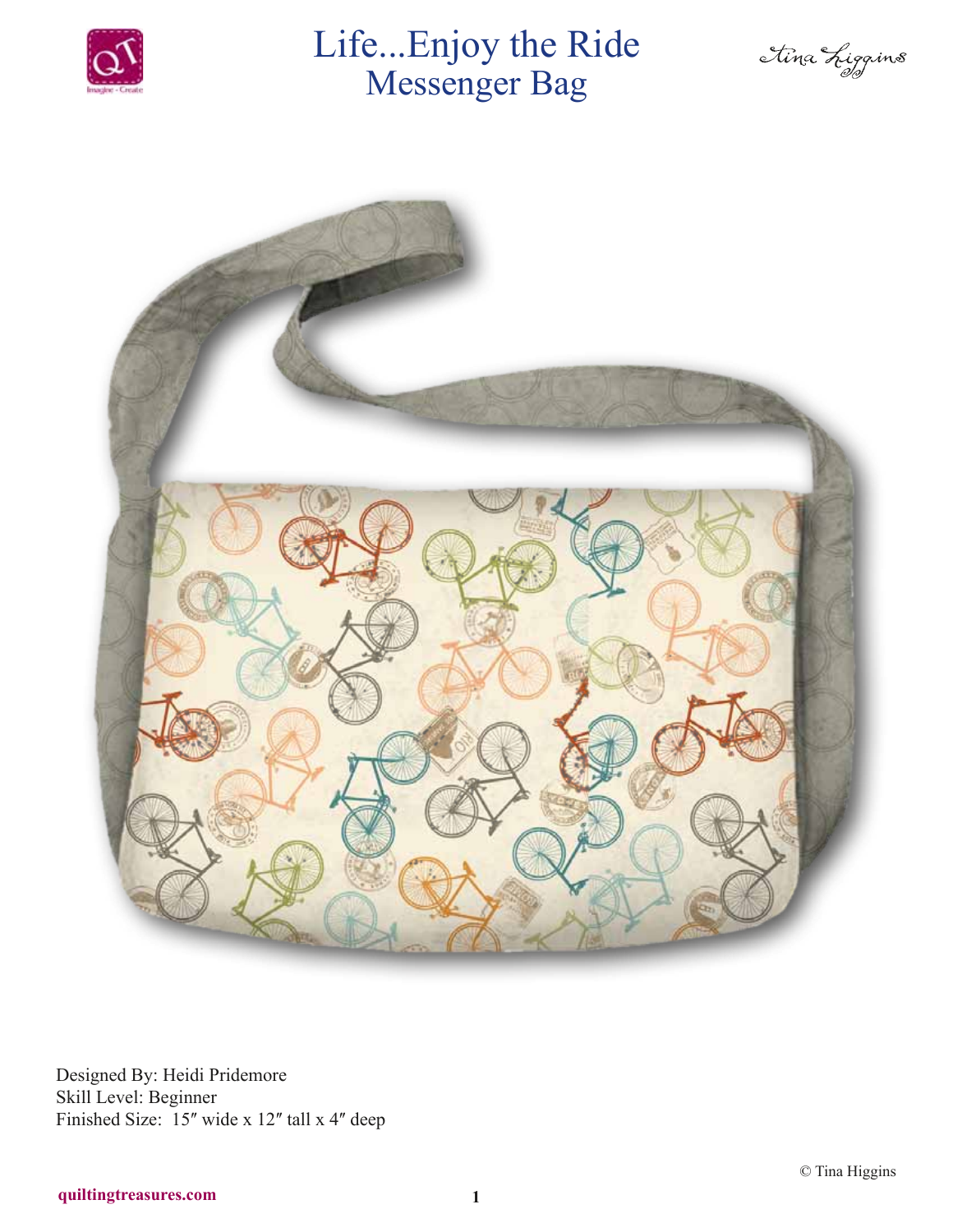

# Life...Enjoy the Ride Messenger Bag







| <b>FABRIC</b><br><b>REQUIREMENTS</b> |       |
|--------------------------------------|-------|
| Design                               | Yards |
| 23443 K                              |       |
| 23440 E                              |       |
| <b>Fusible Fleece</b>                |       |

#### **Designer Notes**

- The outer bag and straps are made with Fabric A (gray wheels print).
- The inner pocket is made with Fabric A (gray wheels print) and is sewn to the front or back of the inside lining. There is enough fabric to make two pockets, if desired (one for the front and one for the back).
- The outer flap and flap lining are made with Fabric B (tossed bikes print).

#### **Cutting Instructions**

*Note: A widthwise cut (WOF) is from selvage to selvage.*

#### **23443 K: Fabric A (gray wheels print)**

- Cut (1) 8" x **WOF** strip for the strap.
- $\cdot$  Cut (1) 6'' x WOF strip. Subcut (1) 6'' x 12'' rectangle for the pocket.
- *Following the manufacturer's instructions for the fusible fleece, apply fusible fleece to the wrong side of the fabric before cutting the following Fabric A pieces:*
- Cut (1) 14½ʺ x **WOF** strip. Subcut into (2)  $14\frac{1}{2}$ " x  $19\frac{1}{2}$ " rectangles for the outer bag.

## **23440 E: Fabric B (tossed bikes print)**

- Cut (1)  $14\frac{1}{2}$  x **WOF** strip. Subcut into (2)  $14\frac{1}{2}$  $x 19\frac{1}{2}$  rectangles for the lining.
- Cut (1)  $15\frac{1}{2}$  x **WOF** strip. Subcut into (2)  $15\frac{1}{2}$  $x 16\frac{1}{2}$  rectangles for the flap.

# **Assembly**

#### *Flap*

- **1.** Cut (1)  $15\frac{1}{2}$  x  $16\frac{1}{2}$  piece of fusible fleece. With a hot iron, press the wrong side of one  $15\frac{1}{2}$ " x  $16\frac{1}{2}$  Fabric B strip to the fusible fleece to make the outside of the flap (Unit 1).
- **2.** Place right sides together of Unit 1 and remaining  $15\frac{1}{2}$ " x  $16\frac{1}{2}$ " Fabric B rectangle. With a  $\frac{1}{4}$ " seam, stitch down each long side of the rectangles and across one short side to complete the flap (see Diagram 1). Turn the flap right side out and press.

DIAGRAM 1



## *Strap*

**1.** Fold one 8ʺ x **WOF** Fabric A rectangle in half lengthwise and press (see Diagram 2, Step 1).

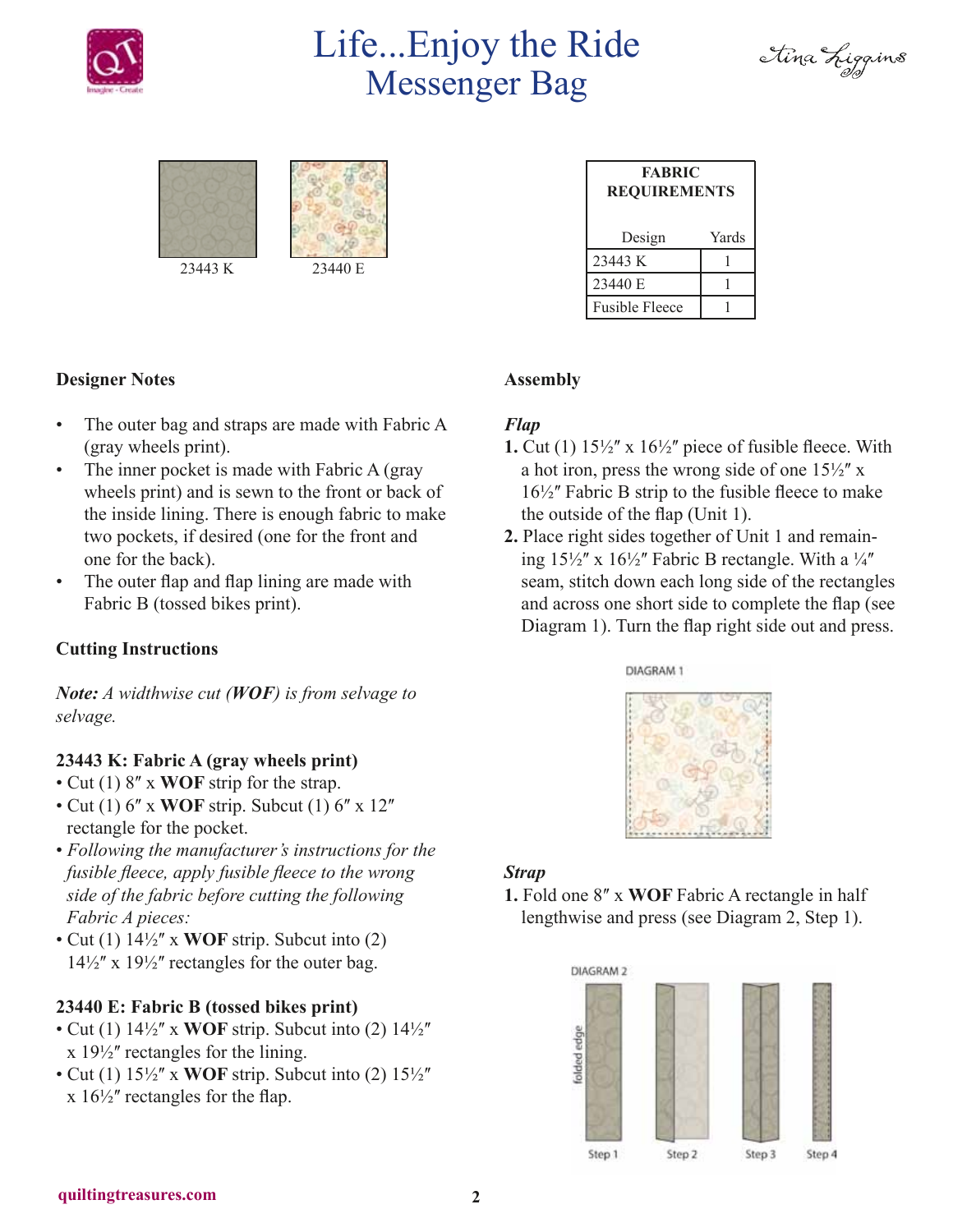

# Life...Enjoy the Ride Messenger Bag



- **2.** Open the folded fabric and fold each long edge to the creased centerline and press (see Diagram 2, Step 2).
- **3.** Fold the pressed fabric in half again and press to make one 2" x **WOF** strip (see Diagram 2, Step 3).
- **4.** Top stitch down both long sides  $\frac{1}{8}$  from the outer edge (see Diagram 2, Step 4).
- **5.** The strap will be one-quarter the original width of the 8ʺ x **WOF** Fabric A rectangle.

## *Pocket*

**1.** With right sides together, fold the 6" x 12" Fabric A pocket rectangle in half, to make one  $6''$  x  $6''$ pocket. Stitch the folded layers together down the short sides and across the long non-folded side with a  $\frac{1}{4}$ " seam, leaving a 2" opening for turning. (see Diagram 3). Turn the pocket right side out, making sure to turn the opening edges under  $\frac{1}{4}$ and pressing all seams.



**2.** Center the pocket on the right side of a  $14\frac{1}{2}$  $x 19\frac{1}{2}$  Fabric B lining rectangle with the long sides of the pocket parallel to the long sides of the lining piece. The pocket should be positioned approximately  $6\frac{1}{2}$ " from each short side and 6" from each long side (see Diagram 4). With top thread matching Fabric B, top stitch down both short sides and across the non-folded edge  $\frac{1}{8}$ " from the outer edge of the pocket, making sure to close the turn opening.



DIAGRAM 4

bottom edge

## *Lining and Outer Bag*

- **1.** Place the two  $14\frac{1}{2}$  x  $19\frac{1}{2}$  Fabric B lining rectangles right sides together. With a  $\frac{1}{4}$  seam, stitch down the two short sides and across the long side closest to the bottom edge of the pocket, leaving a 4ʺ opening for turning.
- 2. Referring to Diagram 5, measure in 2<sup>*m*</sup> from each side edge and 2" up from the bottom edge of the lining unit. Cut out the two  $2'' \times 2''$  corner squares of fabric.



**3.** To make the bottom box-shape of the lining, open the Lining Unit and align the bottom edge with the side edge and with a  $\frac{1}{4}$  seam, sew the two right-side edges together (see Diagram 6). Repeat with the opposite bottom corner. Lining Unit is completed.